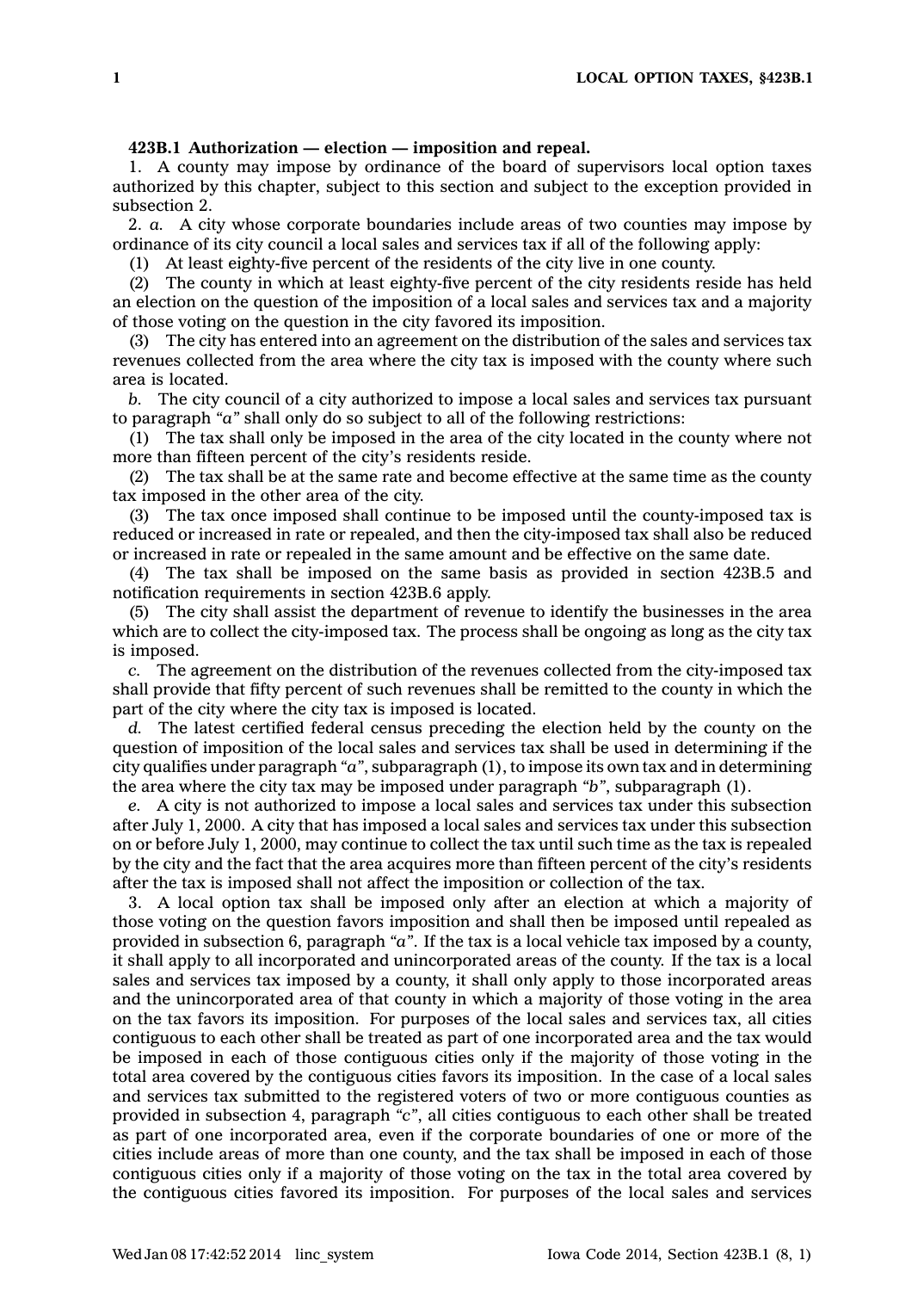## **§423B.1, LOCAL OPTION TAXES 2**

tax, <sup>a</sup> city is not contiguous to another city if the only road access between the two cities is through another state.

4. *a.* A county board of supervisors shall direct within thirty days the county commissioner of elections to submit the question of imposition of <sup>a</sup> local vehicle tax or <sup>a</sup> local sales and services tax to the registered voters of the incorporated and unincorporated areas of the county upon receipt of <sup>a</sup> petition, requesting imposition of <sup>a</sup> local vehicle tax or <sup>a</sup> local sales and services tax, signed by eligible electors of the whole county equal in number to five percent of the persons in the whole county who voted at the last preceding general election. In the case of <sup>a</sup> local vehicle tax, the petition requesting imposition shall specify the rate of tax and the classes, if any, that are to be exempt. If more than one valid petition is received, the earliest received petition shall be used.

*b.* The question of the imposition of <sup>a</sup> local sales and services tax shall be submitted to the registered voters of the incorporated and unincorporated areas of the county upon receipt by the county commissioner of elections of the motion or motions, requesting such submission, adopted by the governing body or bodies of the city or cities located within the county or of the county, for the unincorporated areas of the county, representing at least one half of the population of the county. Upon adoption of such motion, the governing body of the city or county, for the unincorporated areas, shall submit the motion to the county commissioner of elections and in the case of the governing body of the city shall notify the board of supervisors of the adoption of the motion. The county commissioner of elections shall keep <sup>a</sup> file on all the motions received and, upon reaching the population requirements, shall publish notice of the ballot proposition concerning the imposition of the local sales and services tax. A motion ceases to be valid at the time of the holding of the regular election for the election of members of the governing body which adopted the motion. The county commissioner of elections shall eliminate from the file any motion that ceases to be valid. The manner provided under this paragraph for the submission of the question of imposition of <sup>a</sup> local sales and services tax is an alternative to the manner provided in paragraph *"a"*.

*c.* Upon receipt of petitions or motions calling for the submission of the question of the imposition of <sup>a</sup> local sales and services tax as described in paragraph *"a"* or *"b"*, the boards of supervisors of two or more contiguous counties in which the question is to be submitted may enter into <sup>a</sup> joint agreement providing that for purposes of this chapter, <sup>a</sup> city whose corporate boundaries include areas of more than one county shall be treated as part of the county in which <sup>a</sup> majority of the residents of the city reside. In such event, the county commissioners of elections from each such county shall cooperate in the selection of <sup>a</sup> single date upon which the election shall be held, and for all purposes of this chapter relating to the imposition, repeal, change of use, or collection of the tax, such <sup>a</sup> city shall be deemed to be part of the county in which <sup>a</sup> majority of the residents of the city reside. A copy of the joint agreement shall be provided promptly to the director of revenue.

5. The county commissioner of elections shall submit the question of imposition of <sup>a</sup> local option tax at an election held on <sup>a</sup> date specified in section 39.2, subsection 4, paragraph *"a"*. The election shall not be held sooner than sixty days after publication of notice of the ballot proposition. The ballot proposition shall specify the type and rate of tax and in the case of <sup>a</sup> vehicle tax the classes that will be exempt and in the case of <sup>a</sup> local sales and services tax the date it will be imposed which date shall not be earlier than ninety days following the election. The ballot proposition shall also specify the approximate amount of local option tax revenues that will be used for property tax relief and shall contain <sup>a</sup> statement as to the specific purpose or purposes for which the revenues shall otherwise be expended. If the county board of supervisors decides under subsection 6 to specify <sup>a</sup> date on which the local option sales and services tax shall automatically be repealed, the date of the repeal shall also be specified on the ballot. The rate of the vehicle tax shall be in increments of one dollar per vehicle as set by the petition seeking to impose the tax. The rate of <sup>a</sup> local sales and services tax shall not be more than one percent as set by the governing body. The state commissioner of elections shall establish by rule the form for the ballot proposition which form shall be uniform throughout the state.

6. *a.* (1) If <sup>a</sup> majority of those voting on the question of imposition of <sup>a</sup> local option tax favors imposition of <sup>a</sup> local option tax, the governing body of that county shall impose the tax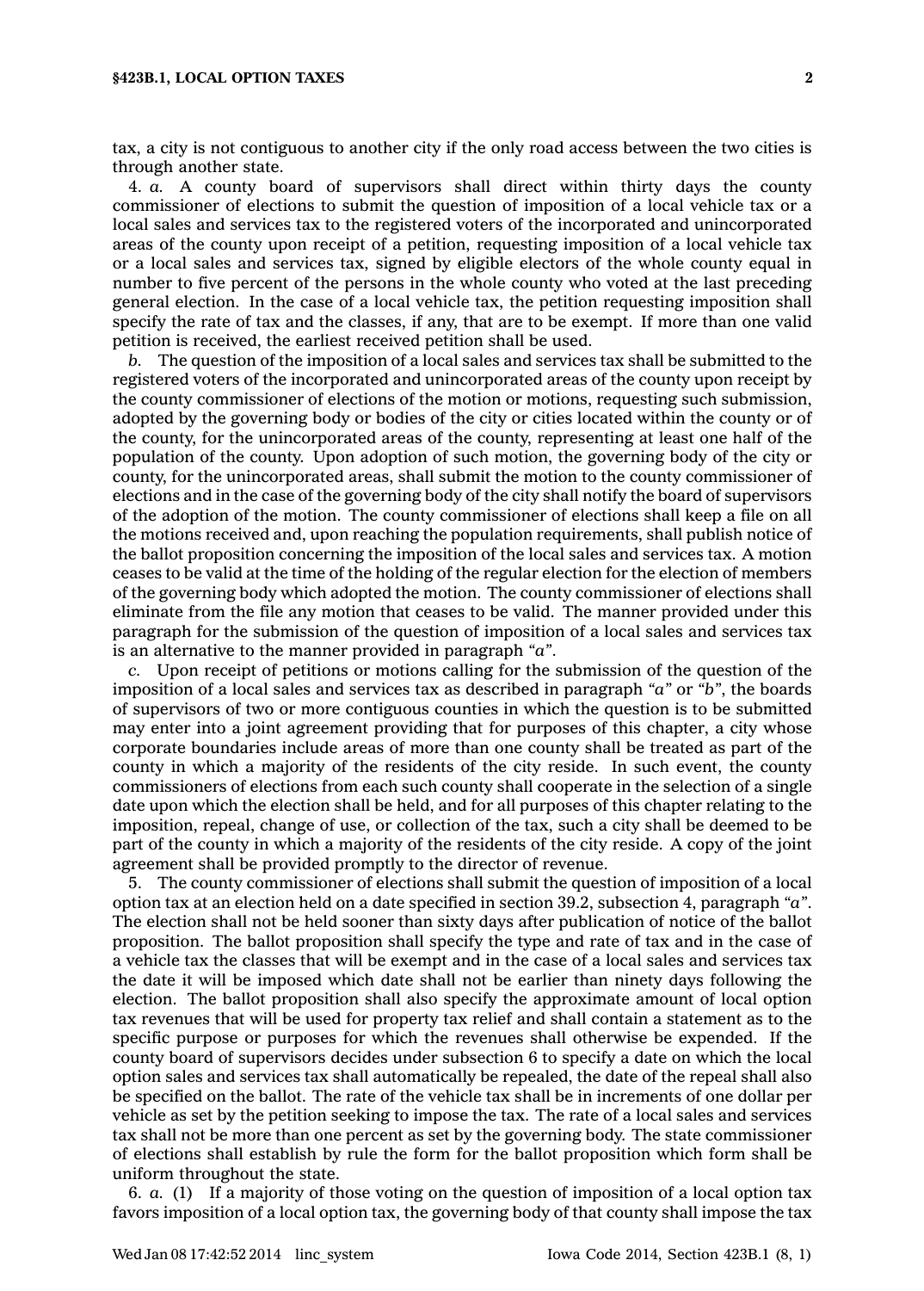at the rate specified for an unlimited period. However, in the case of <sup>a</sup> local sales and services tax, the county shall not impose the tax in any incorporated area or the unincorporated area if the majority of those voting on the tax in that area did not favor its imposition. For purposes of the local sales and services tax, all cities contiguous to each other shall be treated as part of one incorporated area and the tax shall be imposed in each of those contiguous cities only if the majority of those voting on the tax in the total area covered by the contiguous cities favored its imposition. In the case of <sup>a</sup> local sales and services tax submitted to the registered voters of two or more contiguous counties as provided in subsection 4, paragraph *"c"*, all cities contiguous to each other shall be treated as part of one incorporated area, even if the corporate boundaries of one or more of the cities include areas of more than one county, and the tax shall be imposed in each of those contiguous cities only if <sup>a</sup> majority of those voting on the tax in the total area covered by the contiguous cities favored its imposition.

(2) The local option tax may be repealed or the rate increased or decreased or the use thereof changed after an election at which <sup>a</sup> majority of those voting on the question of repeal or rate or use change favored the repeal or rate or use change. The date on which the repeal, rate, or use change is to take effect shall not be earlier than ninety days following the election. The election at which the question of repeal or rate or use change is offered shall be called and held in the same manner and under the same conditions as provided in subsections 4 and 5 for the election on the imposition of the local option tax. However, in the case of <sup>a</sup> local sales and services tax where the tax has not been imposed countywide, the question of repeal or imposition or rate or use change shall be voted on only by the registered voters of the areas of the county where the tax has been imposed or has not been imposed, as appropriate. However, the governing body of the incorporated area or unincorporated area where the local sales and services tax is imposed may, upon its own motion, request the county commissioner of elections to hold an election in the incorporated or unincorporated area, as appropriate, on the question of the change in use of local sales and services tax revenues. The election may be held at any time but not sooner than sixty days following publication of the ballot proposition. If <sup>a</sup> majority of those voting in the incorporated or unincorporated area on the change in use favors the change, the governing body of that area shall change the use to which the revenues shall be used. The ballot proposition shall list the present use of the revenues, the proposed use, and the date after which revenues received will be used for the new use.

(3) When submitting the question of the imposition of <sup>a</sup> local sales and services tax, the county board of supervisors may direct that the question contain <sup>a</sup> provision for the repeal, without election, of the local sales and services tax on <sup>a</sup> specific date, which date shall be as provided in section 423B.6, subsection 1.

*b.* Within ten days of the election at which <sup>a</sup> majority of those voting on the question favors the imposition, repeal, or change in the rate of <sup>a</sup> local option tax, the county auditor shall give written notice of the result of the election by sending <sup>a</sup> copy of the abstract of the votes from the favorable election to the director of revenue or, in the case of <sup>a</sup> local vehicle tax, to the director of the department of transportation. The appropriate director shall have the authority to waive the notice requirement.

*c.* Notwithstanding any other provision in this section, <sup>a</sup> change in use of the local sales and services tax revenues for purposes of funding an urban renewal project pursuant to section 423B.10 does not require an election.

7. *a.* More than one of the authorized local option taxes may be submitted at <sup>a</sup> single election and the different taxes shall be separately implemented as provided in this section.

*b.* Costs of local option tax elections shall be apportioned among jurisdictions within the county voting on the question at the same election on <sup>a</sup> pro rata basis in proportion to the number of registered voters in each taxing jurisdiction and the total number of registered voters in all of the taxing jurisdictions.

8. Local option taxes authorized to be imposed as provided in this chapter are <sup>a</sup> local sales and services tax and <sup>a</sup> local vehicle tax. The rate of the tax shall be in increments of one dollar per vehicle for <sup>a</sup> vehicle tax as set on the petition seeking to impose the vehicle tax. The rate of <sup>a</sup> local sales and services tax shall not be more than one percent as set by the governing body.

9. In <sup>a</sup> county that has imposed <sup>a</sup> local option sales and services tax, the board of